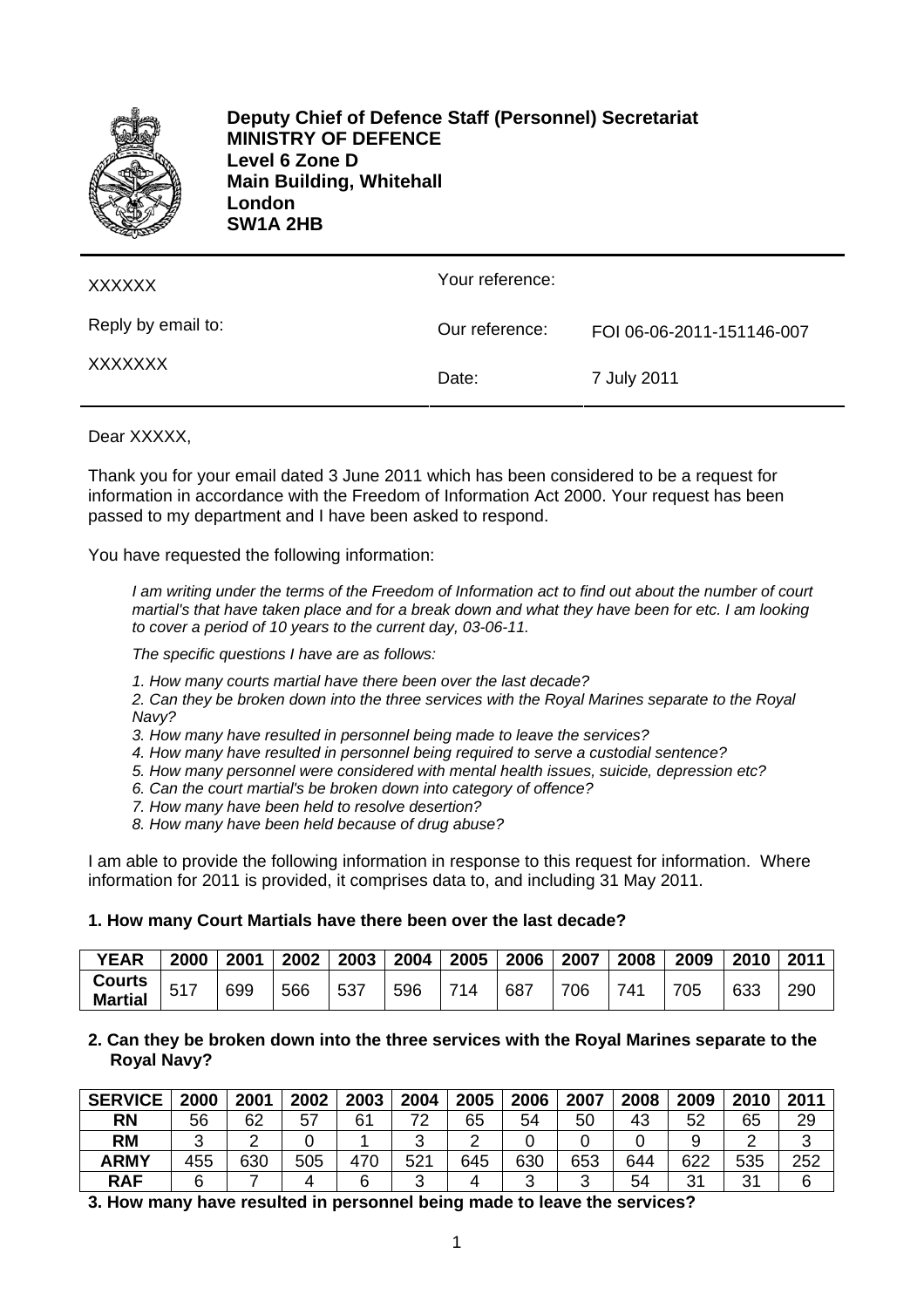The figures below do not include those who were administratively discharged where Court Martial proceedings may have been a contributing factor in the decision to end employment.

| <b>SERVICE</b> | 2000 | 2001     | 2002 | 2003 | 2004 | 2005 | 2006 | 2007 | 2008 | 2009 | 2010 | 2011 |
|----------------|------|----------|------|------|------|------|------|------|------|------|------|------|
| <b>RN</b>      |      |          |      | 4 ຕ  |      |      |      |      |      |      |      |      |
| <b>ARMY</b>    |      | ററ<br>∠J | 142  | 103  | 131  | 149  | 110  | 85   | 82   | NB * | 68   | 25   |
| <b>RAF</b>     |      |          |      |      |      |      |      |      |      |      |      |      |

 \* Due to the transition from one database to another during 2009, Army figures were not recorded in a way that could be collated to a sufficient and are therefore not available.

### **4. How many have resulted in personnel being required to serve a custodial sentence?**

Please note the figures below reflect committed custodial sentences served either at Military Corrective Training Centre Colchester or HM Prisons and do not include suspended sentences of detention/imprisonment.

| <b>SERVICE</b> | 2000 | 2001 | 2002 | 2003 | 2004 | 2005     | 2006 | 2007 | 2008 | 2009 | 2010   | 2011 |
|----------------|------|------|------|------|------|----------|------|------|------|------|--------|------|
| <b>RN</b>      |      | ٮ    |      | 14   | 19   | ററ<br>∠∪ | 28   | 20   | –    | 28   | $\sim$ |      |
| <b>ARMY</b>    | 36   | 25   | 26   | 19   | 16   | 19       | ິ    |      |      | NB * | 290    | 143  |
| <b>RAF</b>     |      |      |      |      |      |          |      |      | J    |      |        |      |

 \* Due to the transition from one database to another during 2009, Army figures were not recorded in a way that could be collated to a sufficient and are therefore not available.

### **5. How many personnel were considered with mental health issues, suicide, depression etc?**

Details of individuals attending Court Martial with mental health issues, such as depression, are not recorded in Court Martial records. Medical assessments may be carried out on individuals prior to attendance at Court Martials; however in order to answer this question it would be necessary to cross reference Court Martial records with individual Service personnel medical records. This would require the consent of each individual before their medical records could be accessed.

### **6. Can the Court Martials be broken down into category of offence?**

The tables at Annex A provide Court Martial data broken down by offence.

### **7. How many have been held to resolve desertion?**

Figures for desertion are shown below, and also include instances where Service personnel were charged with absence without leave (AWOL), which would comprise the majority of cases. It should be noted that not all those listed as AWOL would have left the Service as a result.

| <b>SERVICE</b>   | 2000 | 2001 | 2002 | 2003 | 2004 | 2005 | 2006 | 2007 | 2008 | 2009 | 2010 | 2011 |
|------------------|------|------|------|------|------|------|------|------|------|------|------|------|
| <b>RN AWOL</b>   |      |      | 3    | 4    | 5    | 12   | 4    | 6    | 9    | 6    | 10   | 5    |
| <b>DESERTION</b> |      |      |      |      | 0    |      |      |      |      |      |      |      |
| <b>ARMY AWOL</b> | 93   | 129  | 122  | 111  | 127  | 159  | 259  | 236  | 321  | 265  | 200  | 93   |
| <b>DESERTION</b> |      | 3    | 6    | 3    | 3    | 5    |      |      | 8    | 10   | 26   | 12   |
| <b>RAF AWOL</b>  |      |      |      | 0    | 0    |      |      |      | 2    |      |      |      |
| <b>DESERTION</b> |      |      |      |      |      |      |      |      |      |      |      |      |

### **8. How many have been held because of drug use?**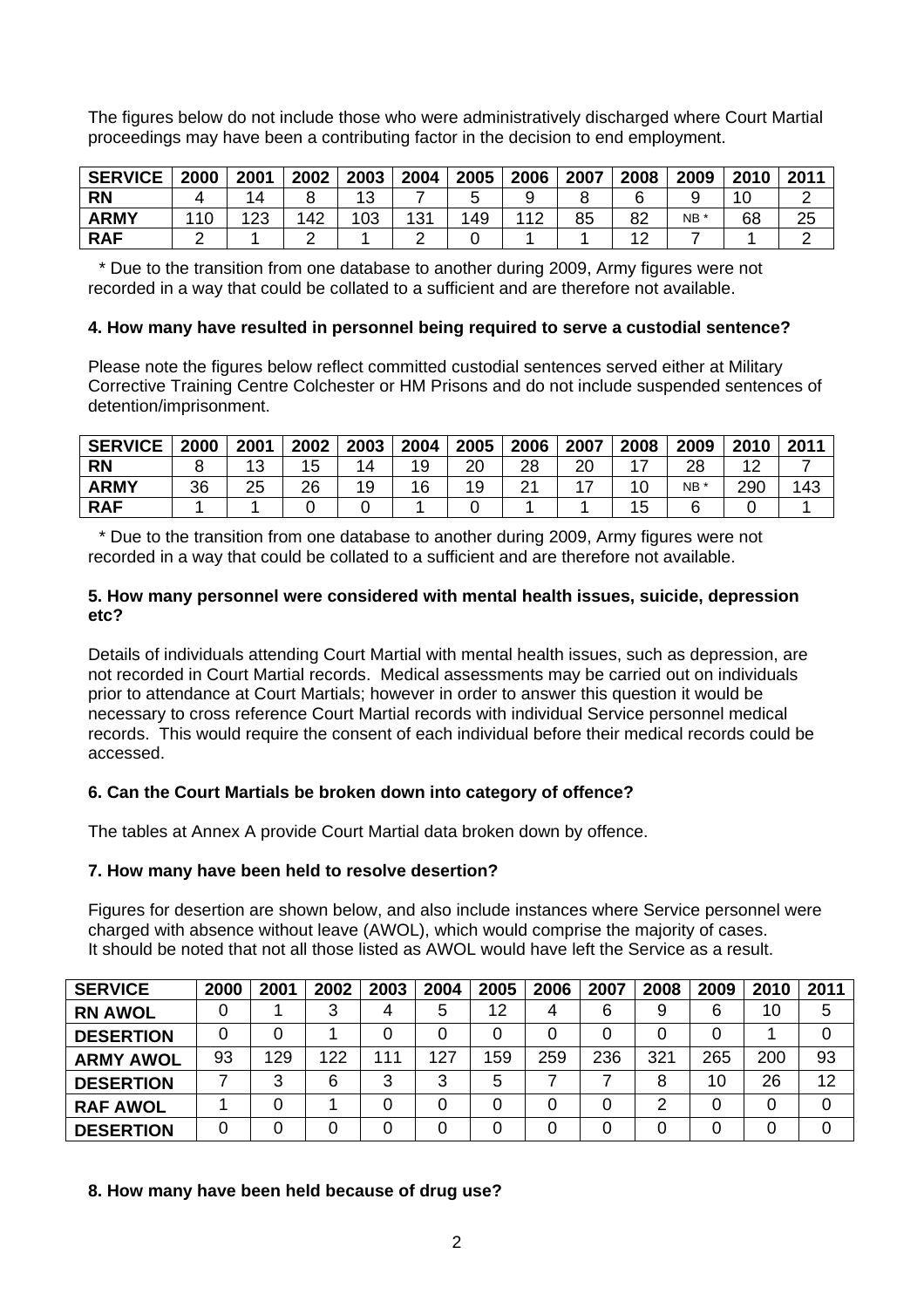The figures below comprise the numbers of court martials for offences of possession of illegal or controlled drugs or failure to provide a sample for testing, rather than specifically for drug use. A system of random drug testing exists where a positive test result will be handled by administrative discharge rather than court martial proceedings and are therefore not shown.

| <b>SERVICE</b> | 2000 | 2001 | 2002 | 2003 | 2004 | 2005 | 2006 | 2007 | 2008 | 2009 | 2010 | 2011 |
|----------------|------|------|------|------|------|------|------|------|------|------|------|------|
| <b>RN</b>      |      |      |      |      |      |      |      |      |      |      |      |      |
| <b>ARMY</b>    |      | د ا  |      |      |      |      |      | 10   |      |      |      |      |
| <b>RAF</b>     |      |      |      |      |      |      |      |      |      |      |      |      |

If you are not satisfied with this response or you wish to complain about any aspect of the handling of your request, then you should contact me in the first instance. If informal resolution is not possible and you are still dissatisfied then you may apply for an independent internal review by contacting the Head of Corporate Information, 1st Floor, Zone N, MOD Main Building, Whitehall, SW1A 2HB (e-mail [CIO-FOI-IR@mod.uk\)](mailto:CIO-FOI-IR@mod.uk). Please note that any request for an internal review must be made within 40 working days of the date on which the attempt to reach informal resolution has come to an end.

If you remain dissatisfied following an internal review, you may take your complaint to the Information Commissioner under the provisions of Section 50 of the Freedom of Information Act. Please note that the Information Commissioner will not investigate your case until the MOD internal review process has been completed. Further details of the role and powers of the Information Commissioner can be found on the Commissioner's website, [http://www.ico.gov.uk.](http://www.ico.gov.uk/)

Yours sincerely

DCDS Personnel Secretariat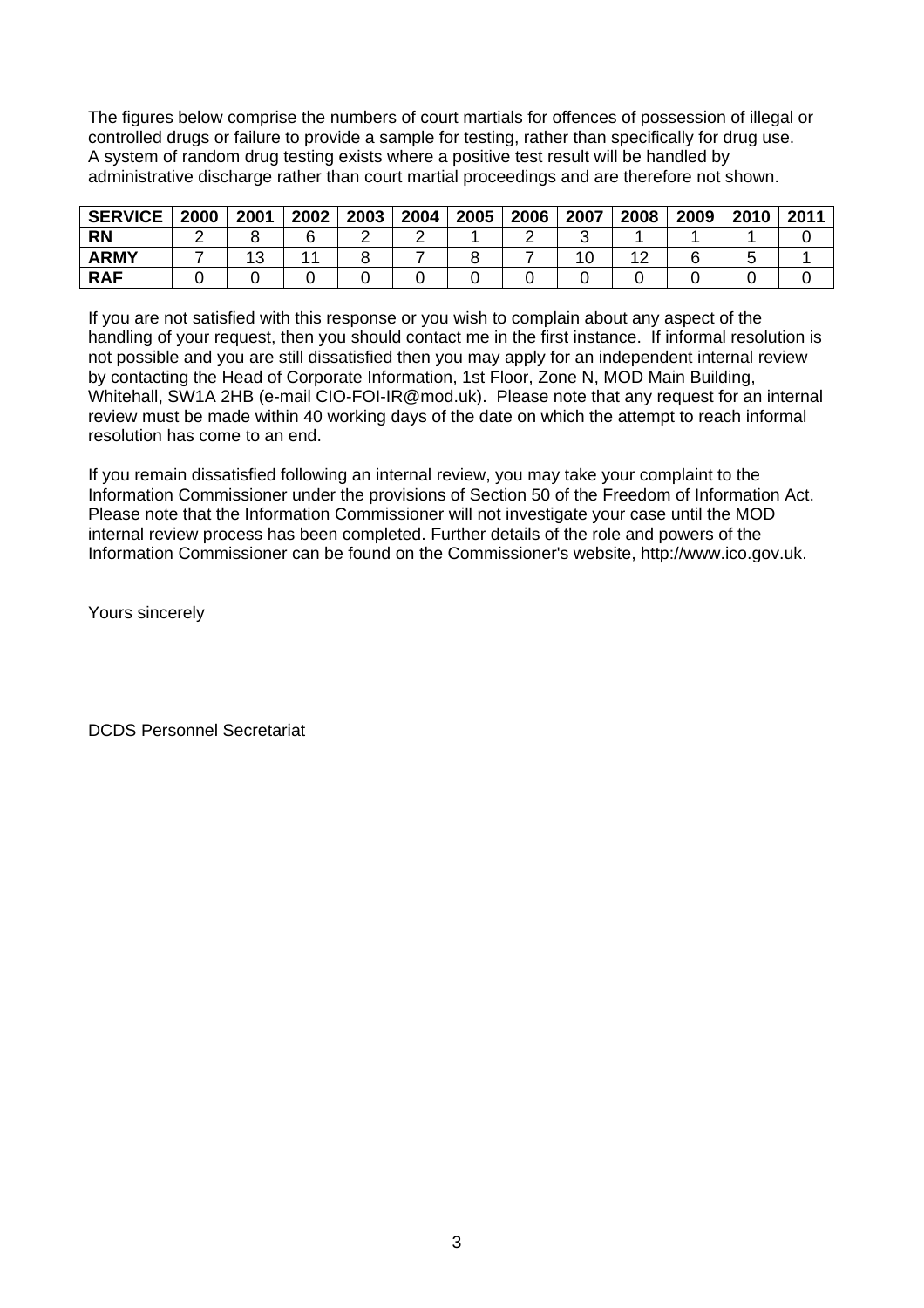### COURT MARTIAL STATISTICS BROKEN DOWN BY CATEGORY OF OFFENCE

### **ROYAL NAVY**

*Sexual Offences* 

| ______ | _____<br>______<br>____ |      |      |      |      |      |      |      |      |      |      |
|--------|-------------------------|------|------|------|------|------|------|------|------|------|------|
| 2000   | 2001                    | 2002 | 2003 | 2004 | 2005 | 2006 | 2007 | 2008 | 2009 | 2010 | 2011 |
|        |                         |      |      |      |      |      |      |      |      |      |      |

#### *Violent Offences*

| 2000    | 2001 | 2002    | 2003    | 2004 | 2005 | 2006    | 2007 | 2008 | 2009 | 2010<br>∠∪ | 201<br>∠∪ |
|---------|------|---------|---------|------|------|---------|------|------|------|------------|-----------|
| nn<br>▵ | -    | ົ<br>∠◡ | ົ<br>ა∪ |      |      | nr<br>∼ | 19   | י ו  |      |            | 10        |

### *Theft/Fraud Offences/Misapplication and other like offences*

| 2000 | 2001 | 2002 | 2003        | 2004 | 2005 | 2006 | 2007 | 2008 | 2009 | 2010 | 201' |
|------|------|------|-------------|------|------|------|------|------|------|------|------|
|      |      |      | $\sim$<br>_ |      |      |      |      |      |      | л.   |      |

*Disobedience/Insubordinate or contemptuous behaviour/conduct prejudicial/threatening words and other like offences* 

| 2000 | 2001 | 2002 | 2003 | 2004 | 2005 | 2006 | 2007 | 2008 | 2009 | 0010<br>- U | 201 |
|------|------|------|------|------|------|------|------|------|------|-------------|-----|
|      |      |      | u    |      |      |      |      |      |      |             | . v |

#### *Drunkenness*

| 2000 | 2001 | 2002 | 2003 | 2004 | 2005 | 2006 | 2007 | 2008 | 2009 | 2010<br>∠∪ | 2011 |
|------|------|------|------|------|------|------|------|------|------|------------|------|
|      |      |      |      |      |      |      |      |      |      |            |      |

### *Criminal damage/damage to Service property*

| 2000 | 2001 | 2002 | 2003 | 2004 | 2005 | 2006 | 2007 | 2008 | 2009 | 2010<br>∠∪ | 2011 |
|------|------|------|------|------|------|------|------|------|------|------------|------|
|      |      |      |      |      |      |      |      |      |      |            |      |

*Leaving place of duty/sleep on watch/use force against person on watch/fail to attend and other like offences* 

| 2000 | 2001 | 2002 | 2003 | 2004 | 2005 | 2006 | 2007 | 2008 | 2009 | 2010 | 2011 |
|------|------|------|------|------|------|------|------|------|------|------|------|
|      |      |      |      |      |      |      |      |      |      |      |      |

#### *Public order*

| 2000 | 2001 | 2002 | 2003 | 2004 | 2005 | 2006 | 2007 | 2008 | 2009 | 0010<br>∠∪ | 201<br>-U L |
|------|------|------|------|------|------|------|------|------|------|------------|-------------|
|      |      |      |      |      |      |      |      |      |      |            |             |

#### *Weapons/firearms*

| 2000 | 2001 | 2002 | 2003 | 2004 | 2005 | 2006 | 2007 | 2008 | 2009 | 2010<br>∠∪ | 201 |
|------|------|------|------|------|------|------|------|------|------|------------|-----|
|      |      |      |      |      |      |      |      |      |      |            |     |

#### *Ill treatment of subordinates/Harassment and other like offences*

| 2000 | 2001 | 2002 | 2003 | 2004 | 2005 | 2006 | 2007 | 2008 | 2009 | 2010 | 2011<br>∠ບ |
|------|------|------|------|------|------|------|------|------|------|------|------------|
|      |      |      |      |      |      |      |      |      |      |      |            |

## *Neglect of duty/negligence/wilful neglect and other like offences*

|      |      | . .<br>. . |      |      |      |      |      |      |      |               |             |
|------|------|------------|------|------|------|------|------|------|------|---------------|-------------|
| 2000 | 2001 | 2002       | 2003 | 2004 | 2005 | 2006 | 2007 | 2008 | 2009 | 201<br>$\sim$ | 2011<br>2U. |
|      |      |            |      |      |      |      |      |      |      |               |             |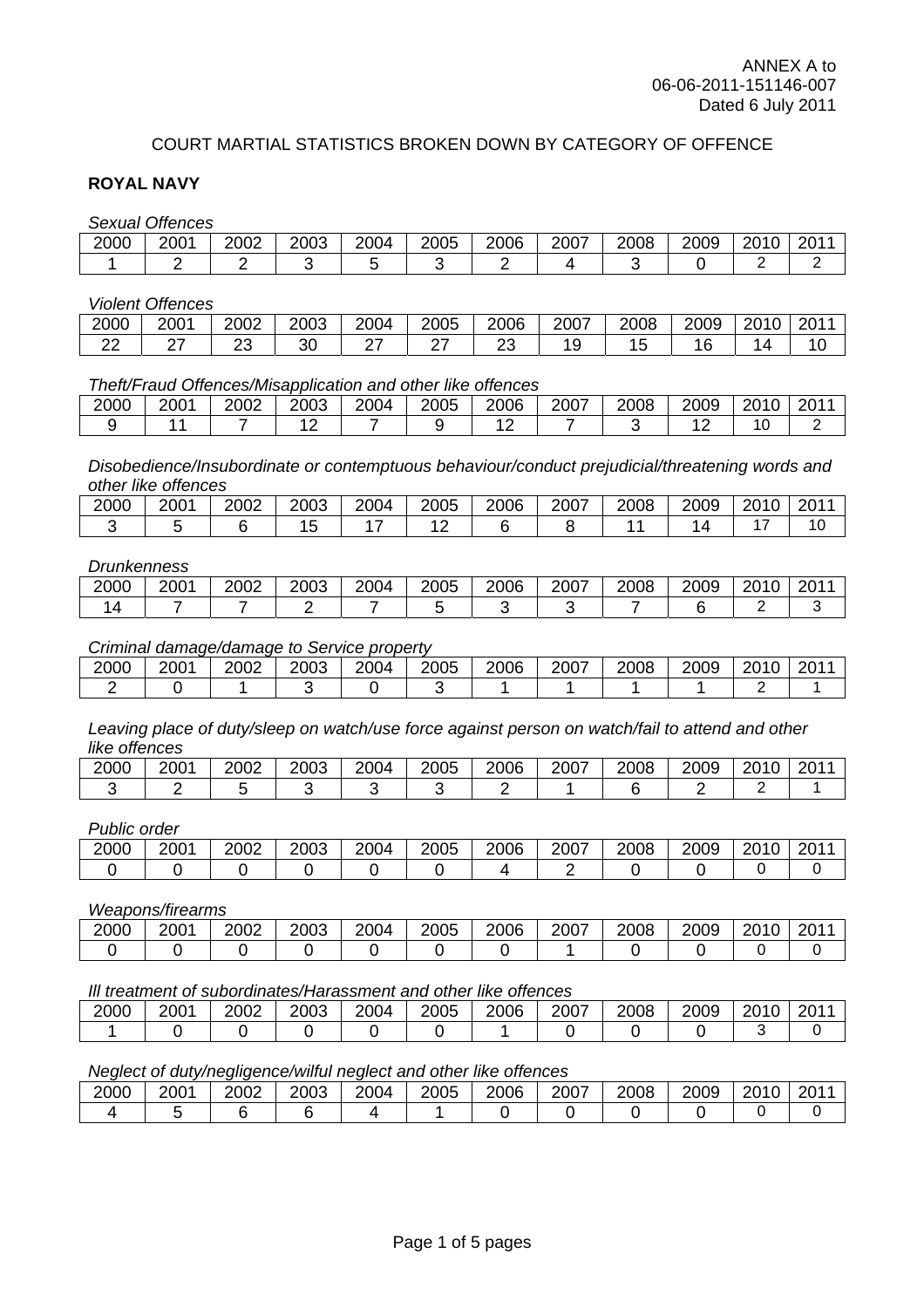### Note

- Proceedings that resulted in a not guilty verdict are included
- Some Courts Martial fell under more than one category
- In 2010 there were also two proceedings for perverting the course of justice, one for assisting an offender and one false imprisonment
- In 2011 there were also proceedings for an offence of Malingering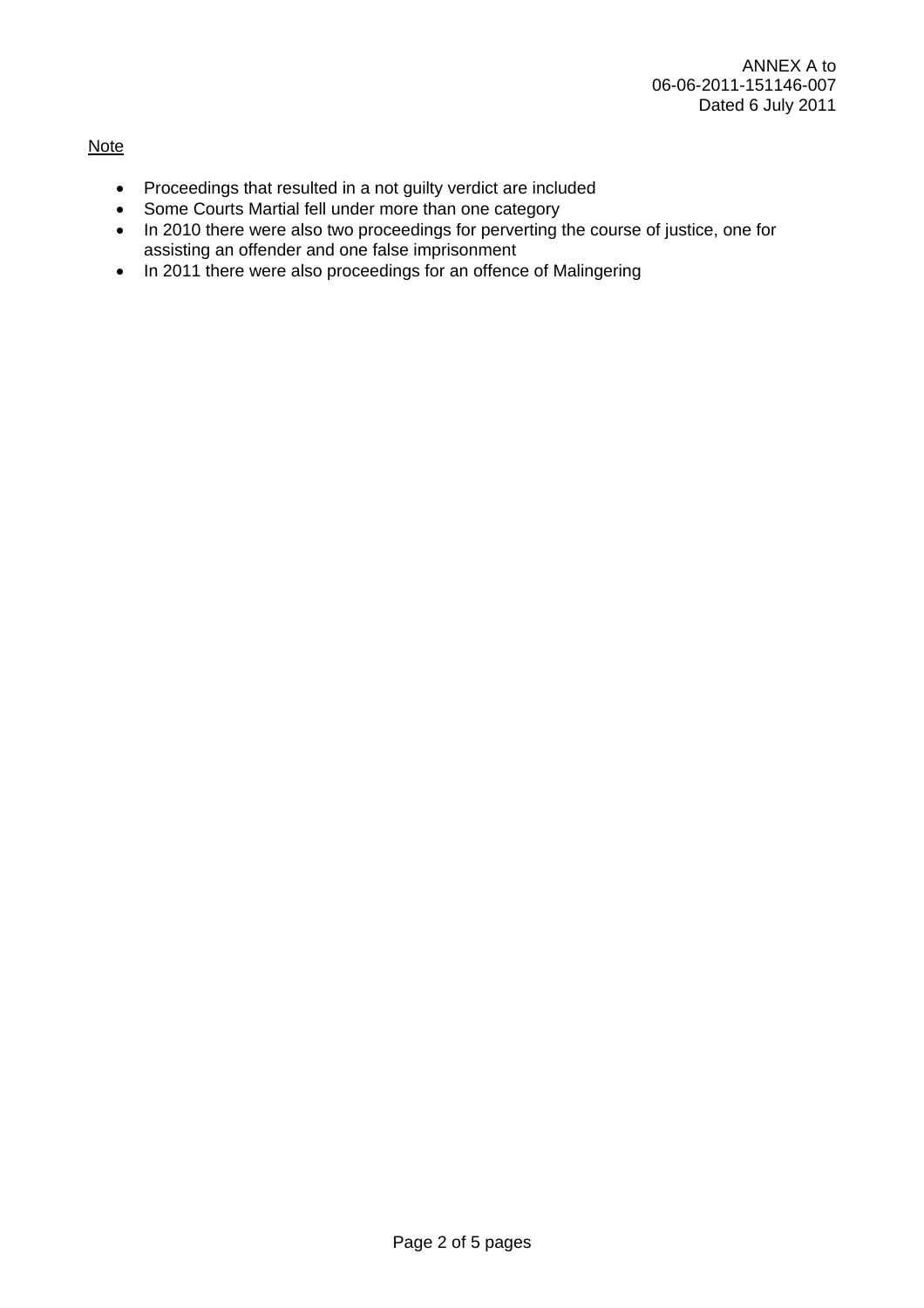# COURT MARTIAL STATISTICS BROKEN DOWN BY CATEGORY OF OFFENCE

# **ARMY**

*Violence* 

| 2000 | 2001 | 2002 | 2003 | 2004 | 2005 | 2006 | 2007 | 2008 | 2009 | 2010 | 201 |
|------|------|------|------|------|------|------|------|------|------|------|-----|
| 192  | 291  | 215  | 474  | 222  | 275  | 74   | 207  | 144  | 178  | 163  | 67  |
|      |      |      |      |      |      |      |      |      |      |      |     |

*Sexual Offences* 

| 2000 | $200^{\circ}$ | 2002        | 2003 | 2004 | 2005     | 2006           | 2007 | 2008         | 2009 | 2010 | 201<br>2U             |
|------|---------------|-------------|------|------|----------|----------------|------|--------------|------|------|-----------------------|
| 34   | 34            | $2\pi$<br>▱ | 24   | 26   | ৭৭<br>⊽⊽ | ~~<br><u>.</u> | 34   | $\sim$<br>ےں | 34   | 30   | $\overline{1}$<br>ی ۱ |

#### *Supply*

| 2000 | 2001 | 2002 | 2003 | 2004 | 2005 | 2006 | 2007 | 2008 | 2009 | 2010 | 201<br>ں∠ |
|------|------|------|------|------|------|------|------|------|------|------|-----------|
|      |      |      |      |      |      |      |      |      |      |      |           |

#### *Theft*

| -------- |      |              |                        |           |         |        |              |      |                |        |              |
|----------|------|--------------|------------------------|-----------|---------|--------|--------------|------|----------------|--------|--------------|
| 2000     | 2001 | 2002         | 2003                   | 2004      | 2005    | 2006   | 2007         | 2008 | 2009           | 2010   | 201.<br>- 20 |
| 66       | 79   | $\sim$<br>б. | $\sim$<br>$\mathbf{O}$ | r o<br>ഄഄ | フ斥<br>ັ | ⇁<br>∼ | $\sim$<br>vu | 69   | 7 <sup>c</sup> | $\sim$ | $\sim$<br>ت  |

#### *Drunkenness*

| 2000 | 2001 | 2002 | 2003 | 2004 | 2005            | 2006    | 2007 | 2008 | 2009 | 2010<br>ΊU<br>∸∽ | 201 |
|------|------|------|------|------|-----------------|---------|------|------|------|------------------|-----|
| u    |      | -    | ∼    |      | $\sqrt{2}$<br>O | 1ı<br>╰ | v    |      |      |                  |     |

### *Criminal Damage*

| 2000            | 2001 | 2002 | 2003            | 2004 | 2005                                   | 2006              | 2007 | 2008 | 2009       | 2010 | 201 |
|-----------------|------|------|-----------------|------|----------------------------------------|-------------------|------|------|------------|------|-----|
| $\sqrt{2}$<br>ັ |      | -    | $\epsilon$<br>u |      | $\overline{\phantom{0}}$<br>. <u>.</u> | $\epsilon$<br>-11 | v    |      | $\epsilon$ |      | ∼   |

#### *General*

| 2000        | 2001 | 2002      | 2003                          | 2004        | 2005    | 2006 | 2007                                        | 2008          | 2009               | 0.010<br>10<br>∠∪ | 201<br>້  |
|-------------|------|-----------|-------------------------------|-------------|---------|------|---------------------------------------------|---------------|--------------------|-------------------|-----------|
| $\sim$<br>ັ | υ    | 47<br>. . | $\sim$ $\sim$<br>$\sim$<br>ಀಀ | $\sim$<br>U | ഹ<br>୰∠ | 60   | $\overline{\phantom{a}}$<br>$\sqrt{2}$<br>È | $\sim$<br>ັບເ | $4^\circ$<br>- - - | 36                | 1F<br>1 v |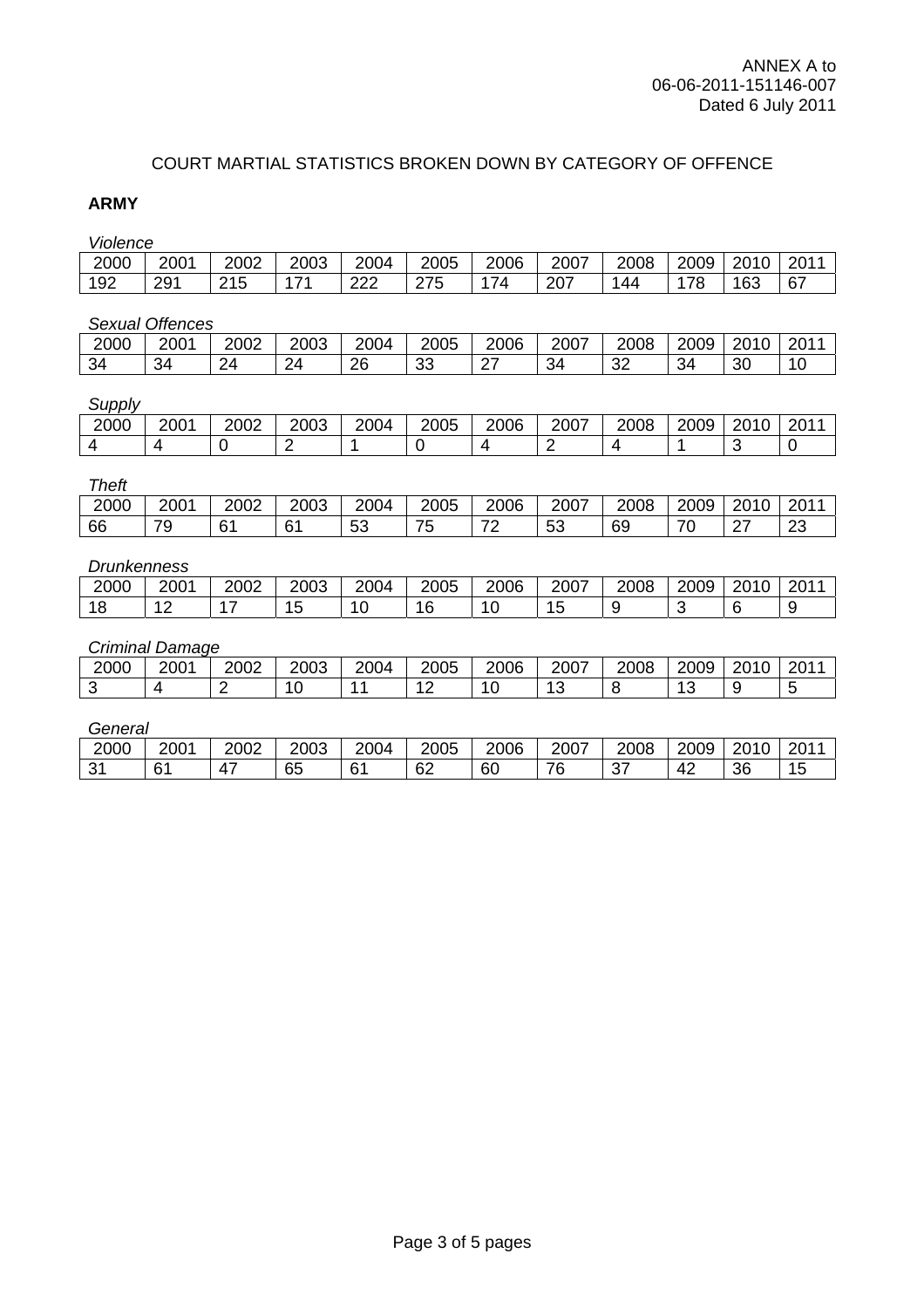### COURT MARTIAL STATISTICS BROKEN DOWN BY CATEGORY OF OFFENCE

The figures in this set of tables relate to RAF Officers only. They do not include Other Ranks because this data was not recorded centrally until 2008. Figures for Other Ranks from 2008 to 2009 are contained in the table following the Officer data.

From 2010 the way the Post Trial information is being sourced gas changed and the RAF is recording their data in line with that provided by the Army and Navy. Therefore the final table provided is for the *combined* RAF figures for 2010 to present.

### **ROYAL AIR FORCE OFFICER COURTS MARTIAL 2000 – 2009**

### **2000**

- 1 x False Accounting
- 1 x Negligently Performing a Duty
- 7 x False Entry in an Official Document
- 1 x Deception
- 11 x Theft
- 1 x Battery

### **2001**

- 2 x Disobedience to Standing Orders
- 1 x Using Threatening, Abusive, Insulting or Provocative Words likely to cause a Disturbance
- 4 x Negligently Performing a Duty
- 4 x False Accounting
- 1 x Drink Driving
- 4 x Common Assault
- 1 x Perverting the Course of Justice
- 1 x Providing False Information

### **2002**

- 2 x Indecent Assault
- 2 x Proxy Purchase of Motor Vehicles
- 2 x Forgery
- 1 x Failing to Report an Accident
- 1 x Dangerous Driving
- 1 x Making False Statement

### **2003**

- 2 x Causing Loss of Life
- 1 x Negligently Performing a Duty
- 1 x Drink Driving
- 1 x Theft
- 1 x Indecent Assault
- 1 x Drunkenness
- 12 False Accounting
- 1 x Forgery
- 1 x Drink Driving